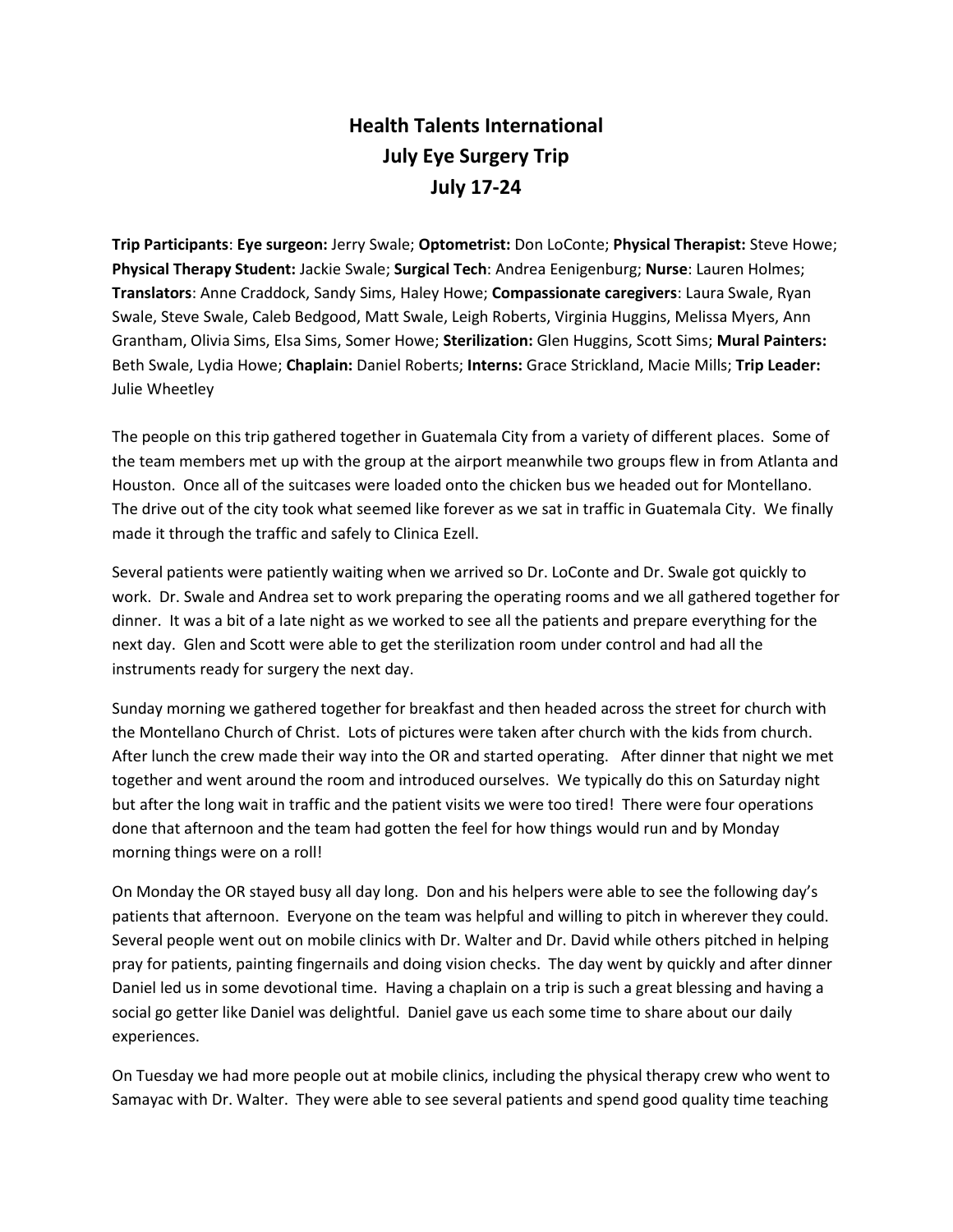their patients a variety of exercises and stretches to help them strengthen their muscles and reduce their pain. The most exciting thing Steve and Jackie were able to do were three different training sessions with the health promoters and other staff at Clinica Ezell. They spent two afternoons training the health promoters on some basic physical therapy techniques and a full morning working with other staff members. All of their students were excited to be learning new ways in which they would be able to help the patients we so often see with sore backs, stiff knees and a number of other issues. We are so grateful to Steve and Jackie for their willingness to teach and share their knowledge.

Wednesday was another full day of surgery. Laura Swale spent most every day working alongside her dad and Andrea in the OR. She was a huge help and a hard worker. Things went so well in the OR partly because of the great helpers who worked so hard to prepare patients all day long. Our trip chaplain Daniel along with a variety of other helpers spent most of every day praying for each patient while dropping the proper eye drops into patients' eyes.

One special patient we had come in was named Cesar. Julie received a call about Cesar from a church in California. The brothers there had found Cesar living behind a car in a parking garage because he had lost his job due to his blindness. As Cesar explained it, he was hit by a car while bicycling and shortly after that happened he formed cataracts in both eyes and eventually lost his job. After the brothers in California met him, he was baptized and they started to work toward sending him home to Guatemala to be with his family. They found HTI on line and called Julie who put Cesar in touch with Carlos. Cesar had his first cataract removed this week and is now scheduled for November. He was a special patient for many on the team and his story was so heartwarming. Cesar gave all the credit for his travels and for his care to God. We were encouraged by his faith and look forward to seeing him back in November.

While the surgical clinic was on a roll two special ladies were hard at work at a completely different task. Beth and Lydia spent their days across the street at the church building with many curious faces staring through the doors and windows of the classrooms as they painted two different murals. The largest mural is of the seven days of creation. Each day has its own globe showing what took place on that day of creation. The murals created a buzz of activity and lots of excitement as many of the church members passed by to see the wall as the mural took place. Beth and Lydia have certainly left a beautiful painting that will put smiles on faces for many years.

Thursday finally rolled around with just a few surgeries to complete. Once all the surgeries were successfully completed we totaled them up giving us 36 for the week. A productive week and many people who were able to walk out of Clinica Ezell with sight restored and all the glory given to God!

Thursday was a busy day for side trips as well. One group went to check out the Cacao farm Wednesday afternoon and on Thursday they headed up to the waterfall or walked around the village of Montellano. The rest of the group split up between the waterfall and the cacao farm tours and when everyone was back at Ezell for the night a large group decided to play some ultimate Frisbee. The game was intense and messy since it had just rained but loads of fun. The other evening activity that kept the crowd busy was Bananagrams a game similar to Scrabble. Lots of the group stayed up a while each night divided into teams and attempted to think of words faster than the other teams. This good community time at